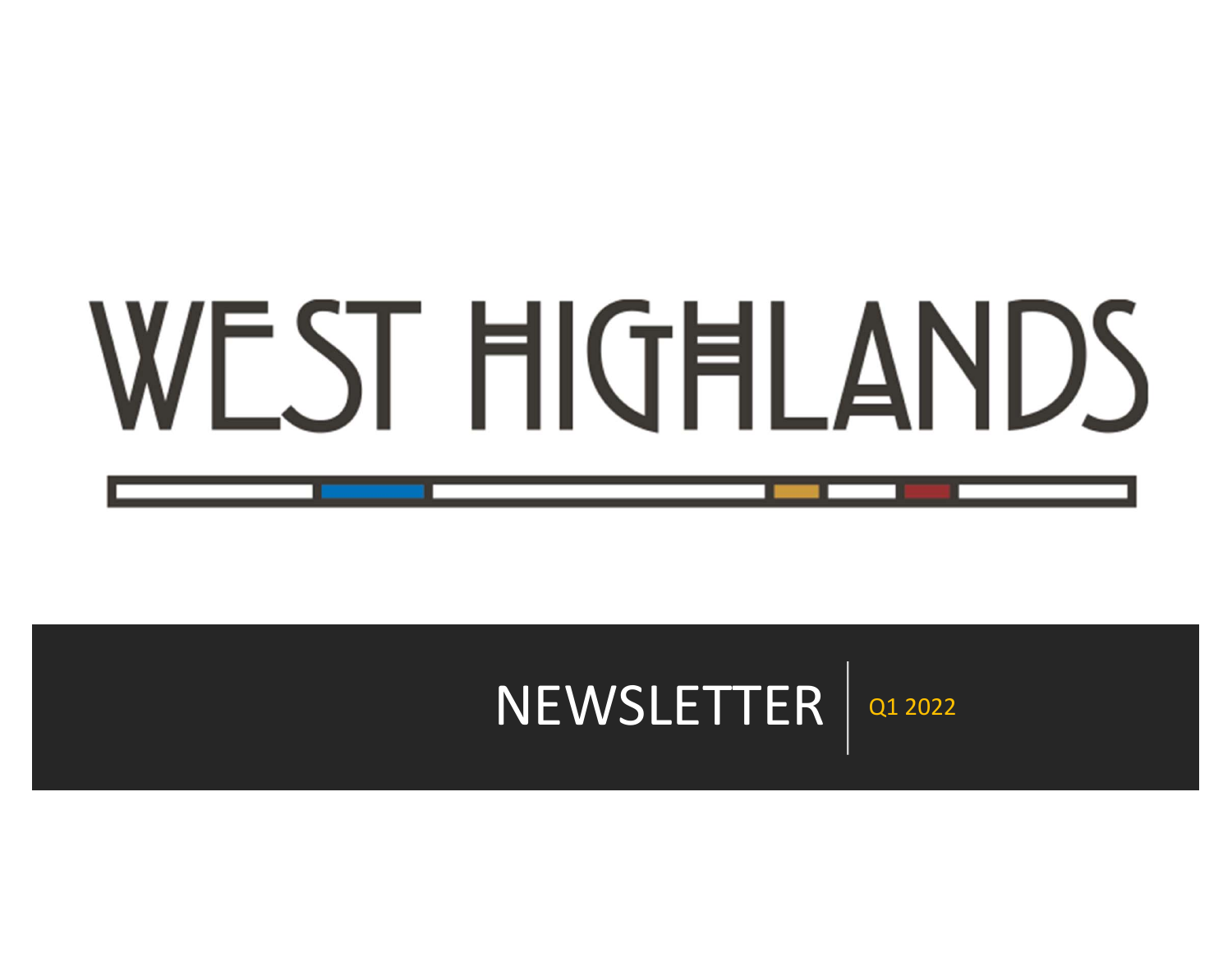# HOA News & Reminders

**HOA Meeting:** June 11<sup>th</sup> 9:00-10:30 am Virtual meeting. Zoom details to follow

#### **Reminders**:

- Please pick up after your pets. Be considerate of your neighbors and pick up every time, whether in common areas or a neighbor's yard.
- Please observe all parking rules and make sure you have registered your car and that your guests are following all parking rules. The West Highlands website has details on parking rules and regulations
- • All past due accounts are being turned **HOA** over to the attorney for collection. Late fees, interests, property lien, collection fees will be added to the account.

#### **Sentry Management contact:**

- Phone 404.459.8951
- Email: atlantanorthcompliance@sentrymgt.com

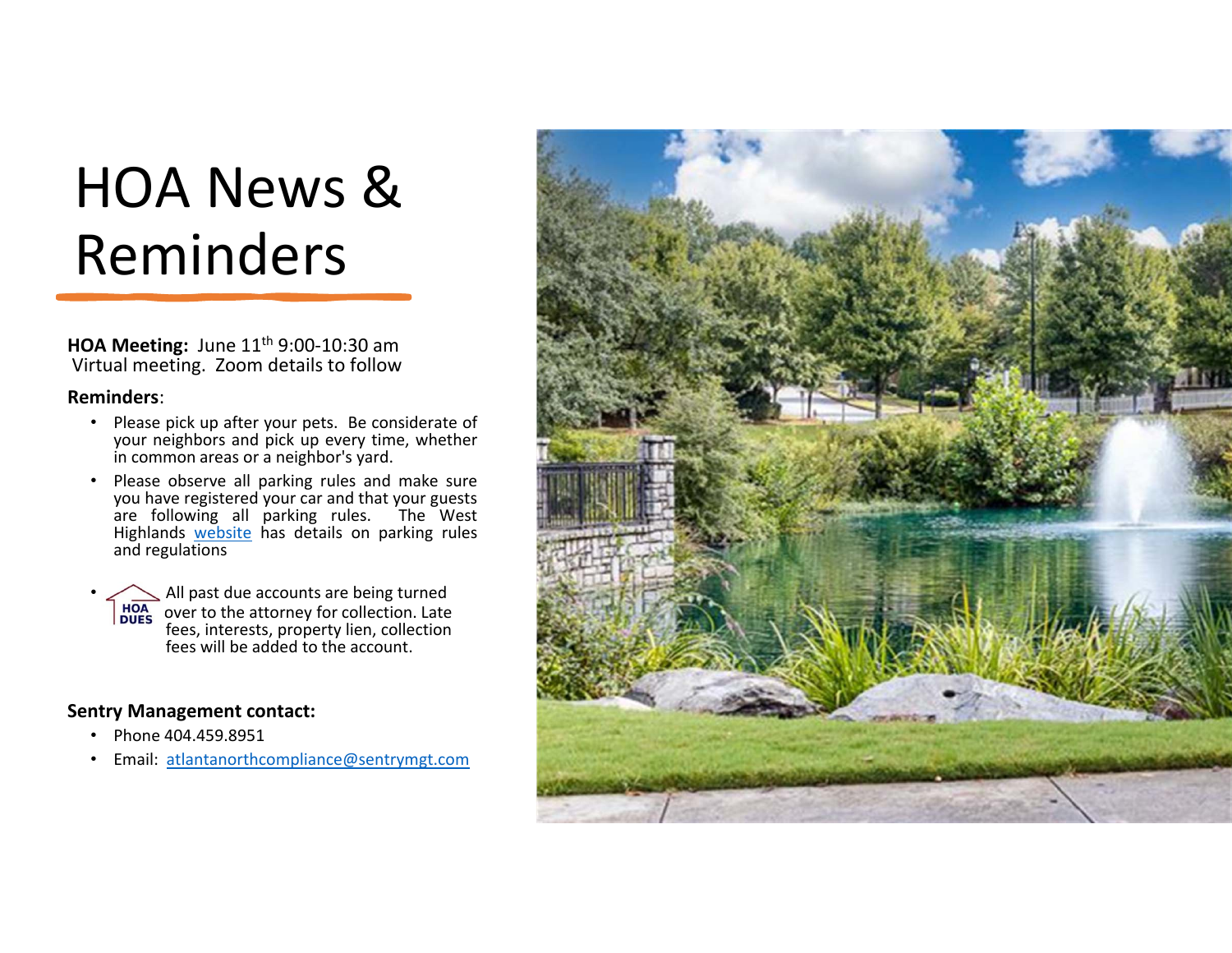## 2022 Pool Season

- The West Highlands HOA Pool will open on May 13th this year and is tentatively planned to be open until late September.
- Access to the pool is governed by a key fob. For homeowners previously issued <sup>a</sup> key fob (and whose dues are current), that key fob will be reactivated on the opening day of pool season.
- For homeowners without a key fob, one will be issued and mailed to you upon completion of the application form located on our website. Please ensure all members of your household are listed in the form. West Highlands HOA reserves the right to request verification of household members if necessary.

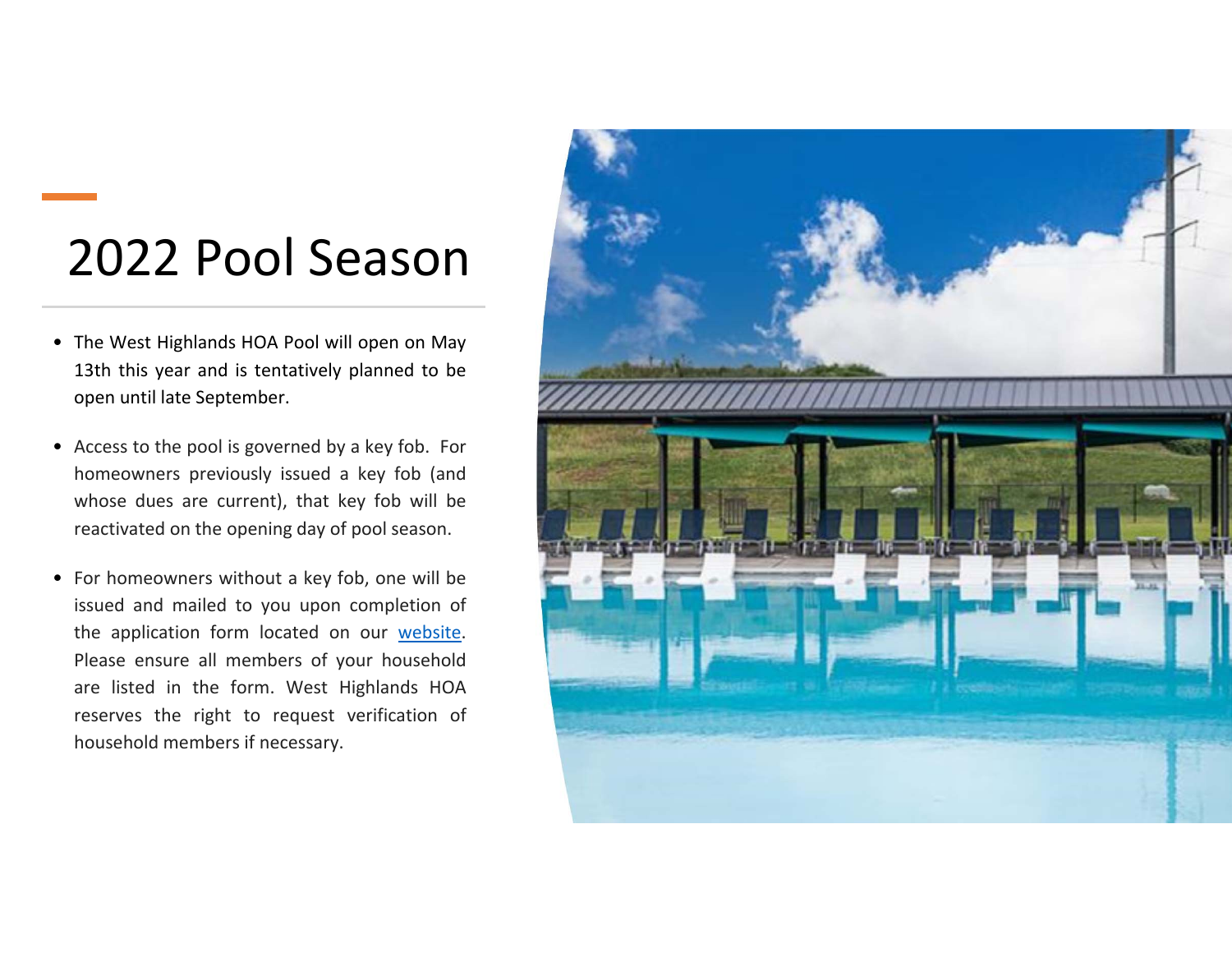## Pool Details (continued)

- •If you have lost your key fob, please reach out to Sentry Management for steps to replace it.
- •We will continue using a reservation system for the 2022 pool season. The system is web-based and has an iOS app. We are requiring everyone to use the reservation system so that we can estimate when and how the pool is used and set reasonable capacity limits. Please note that there are approximately 125 "seats" in the facility (i.e., deck loungers, chairs, aqua loungers, rockers, and pavilion furniture.)
- $\bullet$ We are currently planning to increase the guest-limit for the 2022 pool season up to 4 individuals per household. Similar to last year, you will be able to reserve spots for your guests in the reservation system.
- $\bullet$ During the pool season we will communicate pool-related matters to the community via the reservation system. Individuals who received emails from the last year will continue receiving emails. New members will be added into the reservation system and distribution list when their key fob is issued.
- • We will follow up with more detailed communications regarding the pool (reservation FAQs, rules reminders, best practices, etc.) as we get closer to opening.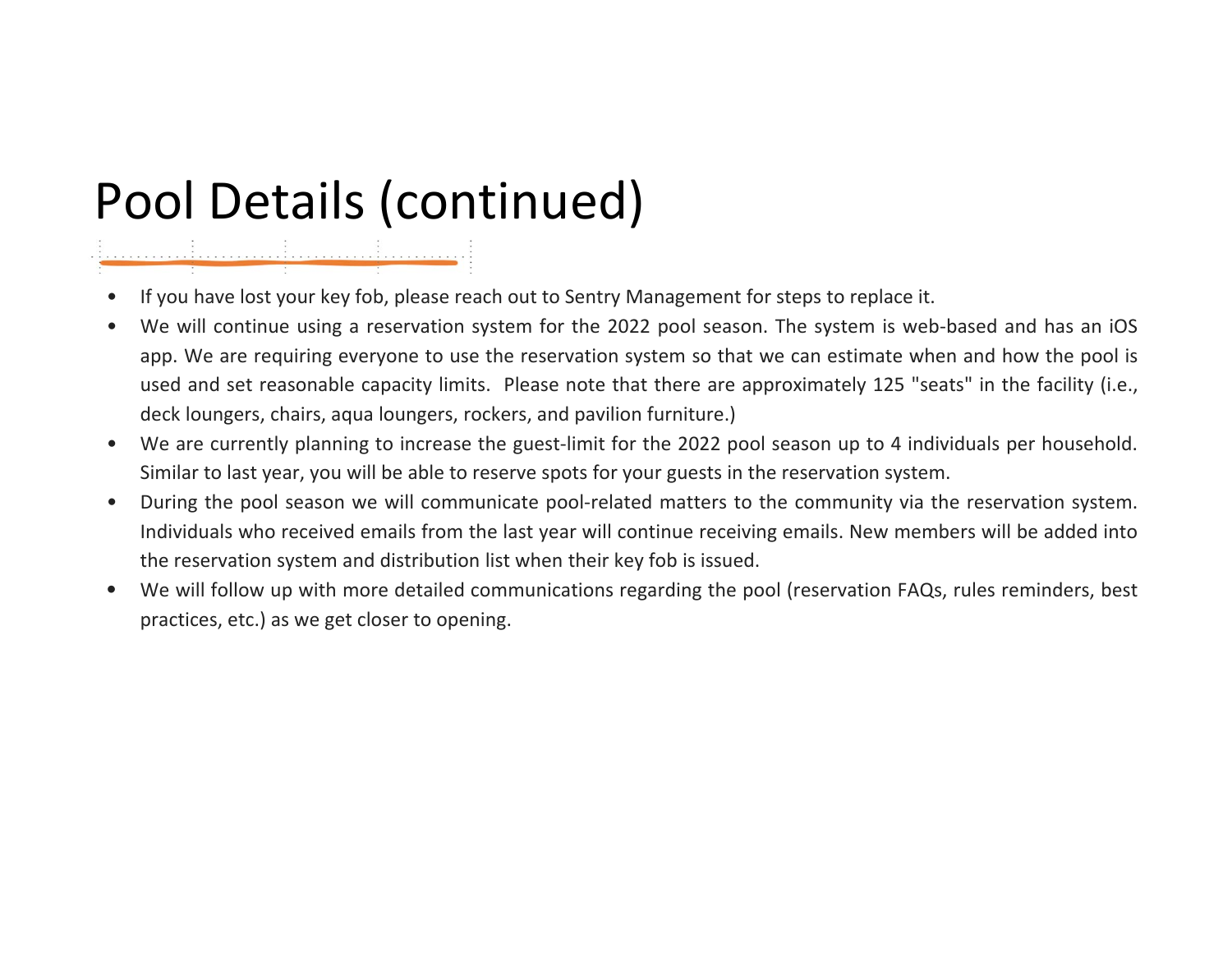

### Social Committee

- • A welcome event for new homeowners will take place at the pavilion at the HOA Pool on May 7th.
- • The HOA will be hosting an official Grand Opening for the Pool this year, due to last year's late summer opening. The Grand Opening for residents will take place on Saturday, June 11th at 2pm.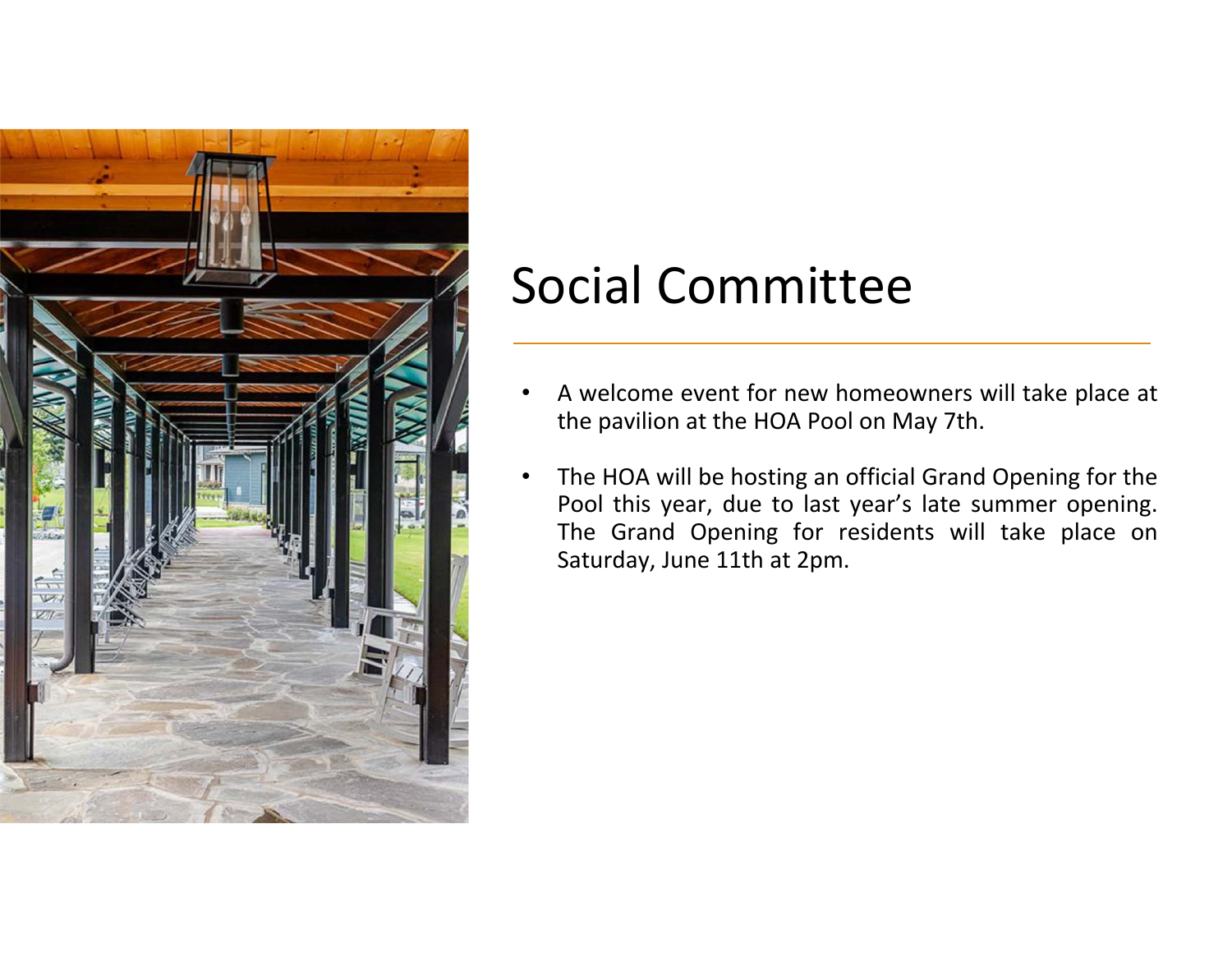# Dog Park updates

The HOA Dog Park facility is being updated to add new features, including water seating, and shade.

Seating and shade should be installed by the end of April. The shade and most of the seating will be towards the wider end of the park so as not to interfere with the restrictions required due to the natural gas easements.